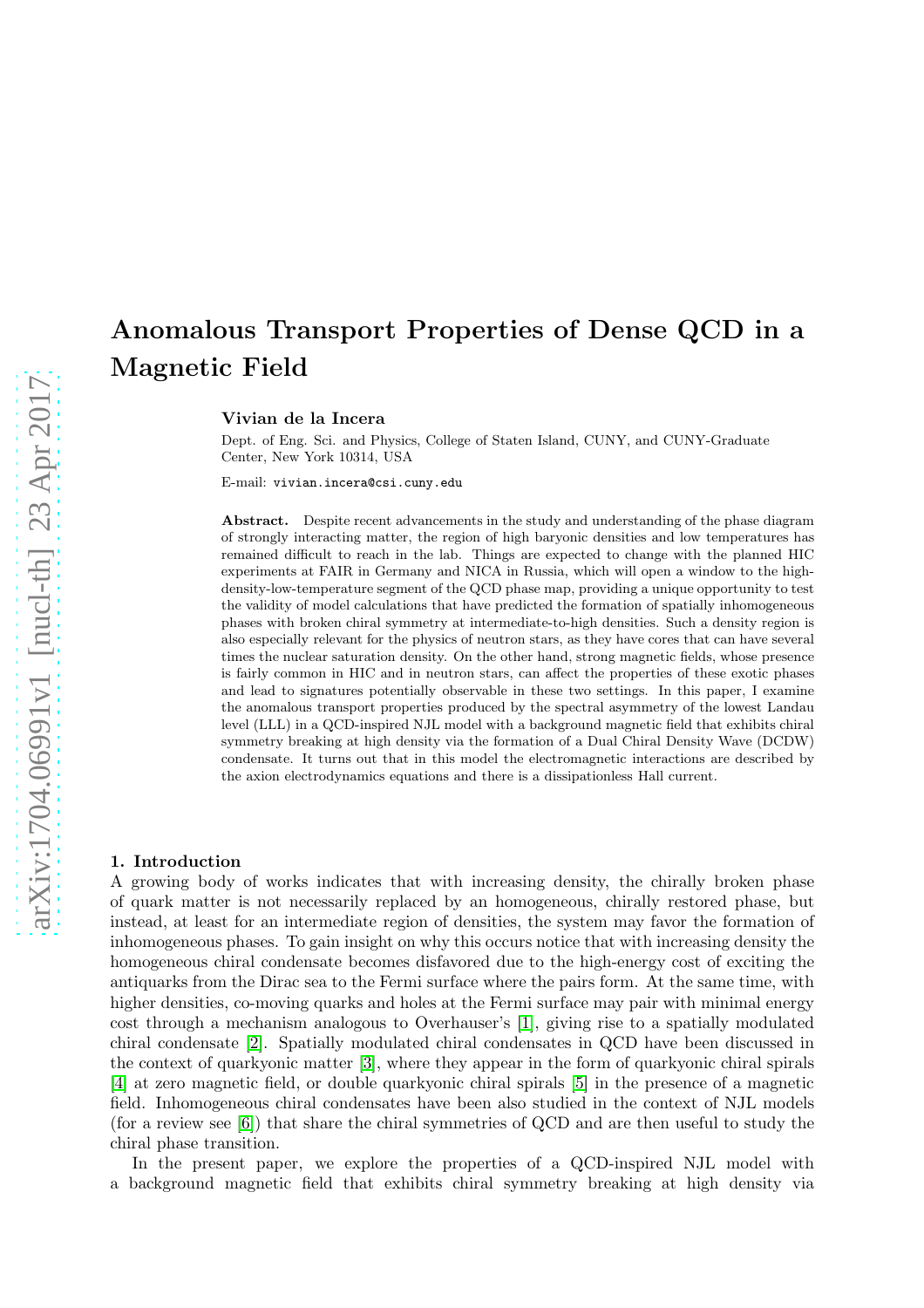the formation of a Dual Chiral Density Wave (DCDW) condensate. As will be shown below, the electromagnetic interactions in this model are described by the equations of axion electrodynamics, exhibiting a dissipationless Hall current perpendicular to the magnetic field, and an anomalous electric charge directly proportional to the magnetic field strength and the modulation of the condensate.

# 2. DCDW Phase in a Magnetic Field

Let us describe cold and dense quark matter in a magnetic field with the help of a QCDinspired the three-color, two-flavor Nambu-Jona-Lasinio (NJL) Lagrangian density that includes electromagnetism,

$$
\mathcal{L} = -\frac{1}{4}F_{\mu\nu}F^{\mu\nu} + \bar{\psi}[i\gamma^{\mu}(\partial_{\mu} + iQA_{\mu}) + \gamma_0\mu]\psi + G[(\bar{\psi}\psi)^2 + (\bar{\psi}i\tau\gamma_5\psi)^2],\tag{1}
$$

Here  $\psi^T = (u, d)$  is the fermion doublet in flavor space with electric charge matrix  $Q =$  $diag(e_u, e_d) = diag(\frac{2}{3}e, -\frac{1}{3})$  $(\frac{1}{3}e)$ ;  $\mu$  is the baryon chemical potential; G is the four-fermion coupling; and  $\tau_a$  are the isospin Pauli matrices. A constant and uniform magnetic field along the  $x^3$ direction is introduced by the background field  $\bar{A}_{\mu} = (0, 0, Bx, 0)$ . Hence, the electromagnetic potential  $A_{\mu}$  is the sum of the fluctuation field plus the background field  $\bar{A}_{\mu}$ . Notice that the flavor symmetry  $SU(2)_L \times SU(2)_R$  of the NJL model is reduced to the subgroup  $U(1)_L \times U(1)_R$ here due to the electromagnetic coupling.

As shown in [\[7,](#page-6-6) [8\]](#page-6-7), this system favors the formation of the inhomogeneous condensate,

$$
\langle \bar{\psi}\psi \rangle = \Delta \cos(\mathbf{q} \cdot \mathbf{x}), \quad \langle \bar{\psi} i\tau_3 \gamma_5 \psi \rangle = \Delta \sin(\mathbf{q} \cdot \mathbf{x}), \tag{2}
$$

which represents a density wave with magnitude  $\Delta$  and modulation vector  $q_i = (0, 0, q)$  along the field direction. This type of density wave condensate is known in the literature as the DCDW condensate [\[9\]](#page-6-8).

The corresponding mean-field Lagrangian is

$$
\mathcal{L}_{MF} = \bar{\psi}[i\gamma^{\mu}(\partial_{\mu} + iQA_{\mu}) + \gamma_0\mu]\psi - m\bar{\psi}e^{i\tau_3\gamma_5qz}\psi - \frac{1}{4}F_{\mu\nu}F^{\mu\nu} - \frac{m^2}{4G},\tag{3}
$$

with  $m = -2G\Delta$ . The spatially dependent mass term can be eliminated with the help of the local chiral transformation

$$
\psi \quad \to U_A \psi \qquad \bar{\psi} \to \bar{\psi} \bar{U}_A \tag{4}
$$

with 
$$
U_A = e^{-i\tau_3\gamma_5\theta}
$$
  $\bar{U}_A = \gamma_0 U^{\dagger} \gamma_0 = e^{-i\tau_3\gamma_5\theta}$  (5)

with  $\theta(t, \mathbf{x}) = \frac{1}{2} q_{\mu} x^{\mu} = \frac{qz}{2}$  $\frac{l^2}{2}$ .

The mean-field Lagrangian then becomes

<span id="page-1-0"></span>
$$
\mathcal{L}_{MF} = \bar{\psi}[i\gamma^{\mu}(\partial_{\mu} + iQ A_{\mu} - i\tau_3\gamma_5 \partial_{\mu}\theta) + \gamma_0\mu - m]\psi - \frac{1}{4}F_{\mu\nu}F^{\mu\nu} - \frac{m^2}{4G}
$$
(6)

The energy spectrum of the quarks in [\(6\)](#page-1-0) separates into the LLL  $(l = 0)$  modes

<span id="page-1-1"></span>
$$
E_k^{LLL} = \epsilon \sqrt{\Delta^2 + k_3^2} + q/2, \quad \epsilon = \pm,\tag{7}
$$

and higher  $(l > 0)$  Landau level modes

<span id="page-1-2"></span>
$$
E_k^{l>0} = \epsilon \sqrt{(\xi \sqrt{\Delta^2 + k_3^2} + q/2)^2 + 2|e_f B|} \quad \epsilon = \pm, \xi = \pm, l = 1, 2, 3, \dots
$$
 (8)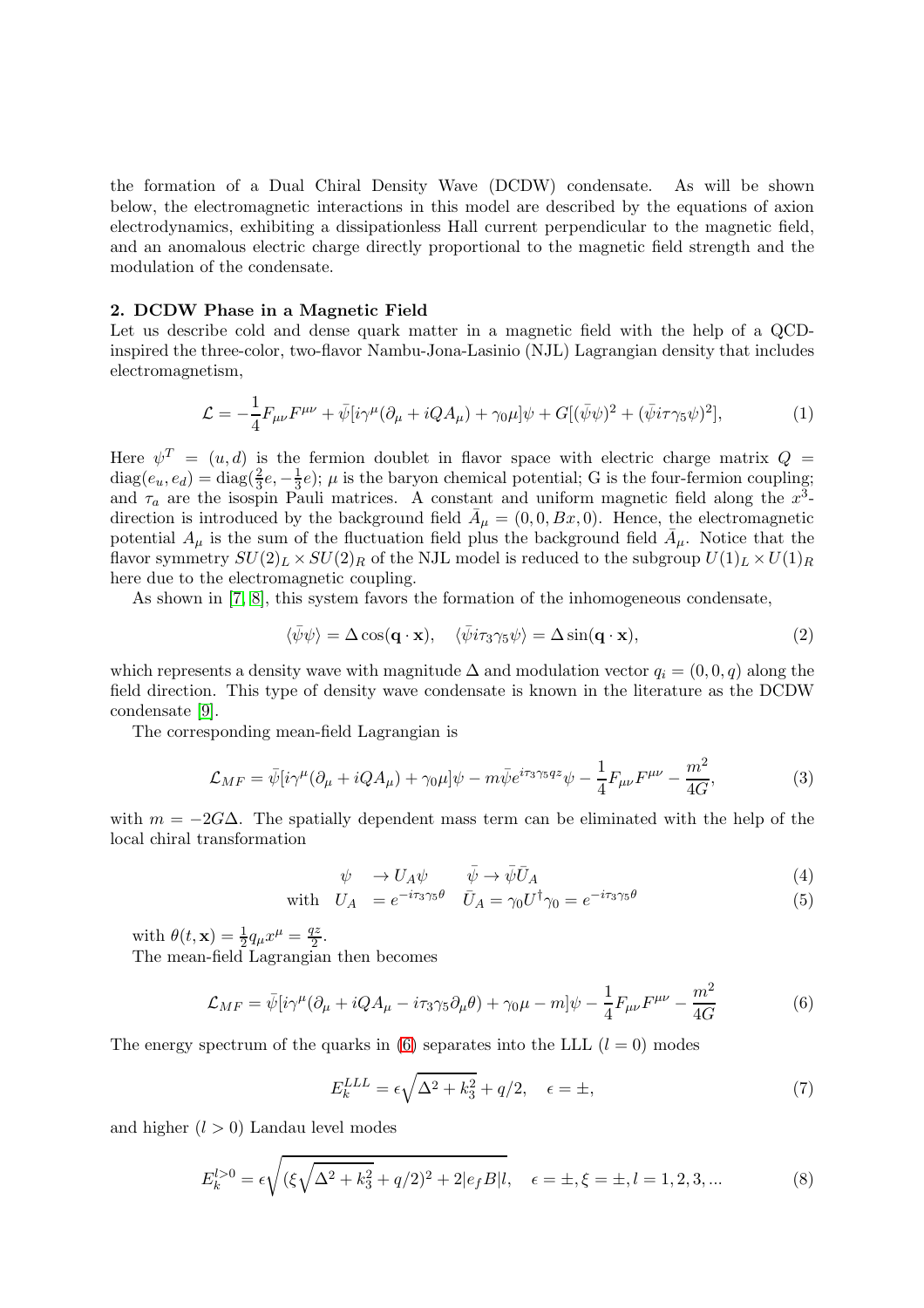Notice that the LLL spectrum is not symmetric about the zero energy level [\[7\]](#page-6-6)-[\[8\]](#page-6-7). An asymmetric spectrum is a sign of a nontrivial topology. Indeed, it is known that such a theory is characterized by the topological quantity  $\eta = \sum_k \text{sgn}(E_k)$ , known as the Atiyah-Patodi-Singer (APS) invariant [\[10\]](#page-6-9). Henceforth, we use the notation  $\eta_B$  for the APS invariant and keep in mind that due to the magnetic field  $B$ , the sum over the energy modes  $E<sub>k</sub>$  is equivalent to a sum over all the Landau levels and an integral over momenta. Notice that  $\eta_B$  is divergent. In order to ensure that the energies with equal magnitude and opposite signs cancel out in the sum, it needs proper regularization. Using the regularization discussed in [\[11\]](#page-6-10), it can be shown that the contributions of all the  $l > 0$  modes cancel out because they are symmetric about zero, so only the asymmetric modes contribute to  $\eta_B$ , as was expected, given the connection between the nontrivial topology and the LLL spectral asymmetry. The regularized index  $\eta_B = \lim_{s\to 0} \sum_k \text{sgn}(E_k)|E_k|^{-s}$  gives rise to an anomalous baryon (quark) number density  $\rho_B^A$  [\[8\]](#page-6-7) given by

$$
\rho_B^A = -N_c \eta_B/2 = N_c \sum_f \frac{|e_f|}{4\pi^2} \mathbf{B} \cdot \nabla(\mathbf{q} \cdot \mathbf{x}) = 3 \frac{|e|}{4\pi^2} qB \tag{9}
$$

when  $q < 2m$ . The use of a different regularization procedure that allows to extract the anomalous part of the thermodynamic potential, led to the same anomalous quark number density, obtained in this case not from the index  $\eta_B$ , but as the derivative of the thermodynamic potential with respect to the baryon chemical potential  $\mu$  [\[7\]](#page-6-6). The extension of this calculation to the isospin asymmetric case was done in [\[12\]](#page-6-11). When  $q > 2m$ , the quark density acquires an additional, non-topological contribution [\[8\]](#page-6-7) and becomes

$$
\rho_B^A = -N_c \eta_B / 2 = -N_c |eB| \left[ -q + \sqrt{q^2 - 4m^2} \right] / 4\pi^2 \tag{10}
$$

As discussed in [\[13\]](#page-6-12), the lack of invariance of the fermion measure in the path integral under the  $U_A$  transformation produces an additional contribution to the Lagrangian density [\(6\)](#page-1-0) given by

$$
(\det U_A)^{-2} = e^{-2\text{Tr}\log U} = e^{i\int d^4x \theta(x)d(x)} \tag{11}
$$

where  $d(x) = -2\delta^{(4)}(0)$ tr $\tau_3\gamma_5$  and  $\delta^{(4)}(0) = \langle x | x \rangle = \int \frac{d^4p}{(2\pi)^3}$  $\frac{d^4p}{(2\pi)^4}e^{ip(x-y)|_{x=y}}$ . In the above equation, Tr means functional and matrix trace, while tr means matrix trace. This expression is ill-defined since it is the product of infinite  $(\delta^{(4)}(0))$  times zero (tr $\tau_3\gamma_5 = 0$ ). It hence needs regularization and this should be done in a way that preserves the gauge-invariance of the theory. With that aim, we introduce an arbitrary, smooth regularizing function  $f(t)$ , such that  $f(0) = 1$ ,  $f(\infty) = 0$ ,  $tf'(t) = 0$  at  $t = 0$  and  $t = \infty$ . We then regularize the exponent following Fujikawa's approach [\[14\]](#page-6-13) to obtain

<span id="page-2-1"></span>
$$
\int_{R} d^{4}x \theta(x) d(x) = -2 \lim_{\Lambda \to \infty} \text{Tr} \left[ \theta(x) \tau_{3} \gamma_{5} f((i \not\!\!D / \Lambda)^{2}) \right] = \int d^{4}x \frac{\kappa}{4} \theta F_{\mu\nu} \widetilde{F}^{\mu\nu}
$$
\n(12)

with  $D_{\mu} = \partial_{\mu} + i Q A_{\mu} - i \tau_3 \gamma_5 \frac{q}{2}$ <sup>q</sup> the corresponding Dirac operator, and  $\kappa = \frac{N_c}{2\pi^2} [e_u^2 - e_d^2] = \frac{e^2}{2\pi^2}$ . The effective Lagrangian of the model is then

<span id="page-2-0"></span>
$$
\mathcal{L}_{eff} = \bar{\psi}[i\gamma^{\mu}(\partial_{\mu} + iQA_{\mu} - i\tau_{3}\gamma_{5}\frac{q}{2}) + \gamma_{0}\mu - m]\psi - \frac{m^{2}}{4G}
$$

$$
- \frac{1}{4}F_{\mu\nu}F^{\mu\nu} + \frac{\kappa}{4}\theta F_{\mu\nu}\widetilde{F}^{\mu\nu}, \qquad (13)
$$

Thus, the measure contribution generated an axion term  $\frac{\kappa}{4} \theta F_{\mu\nu} \widetilde{F}^{\mu\nu}$  which, as will be seen below, leads to important new physics [\[13\]](#page-6-12).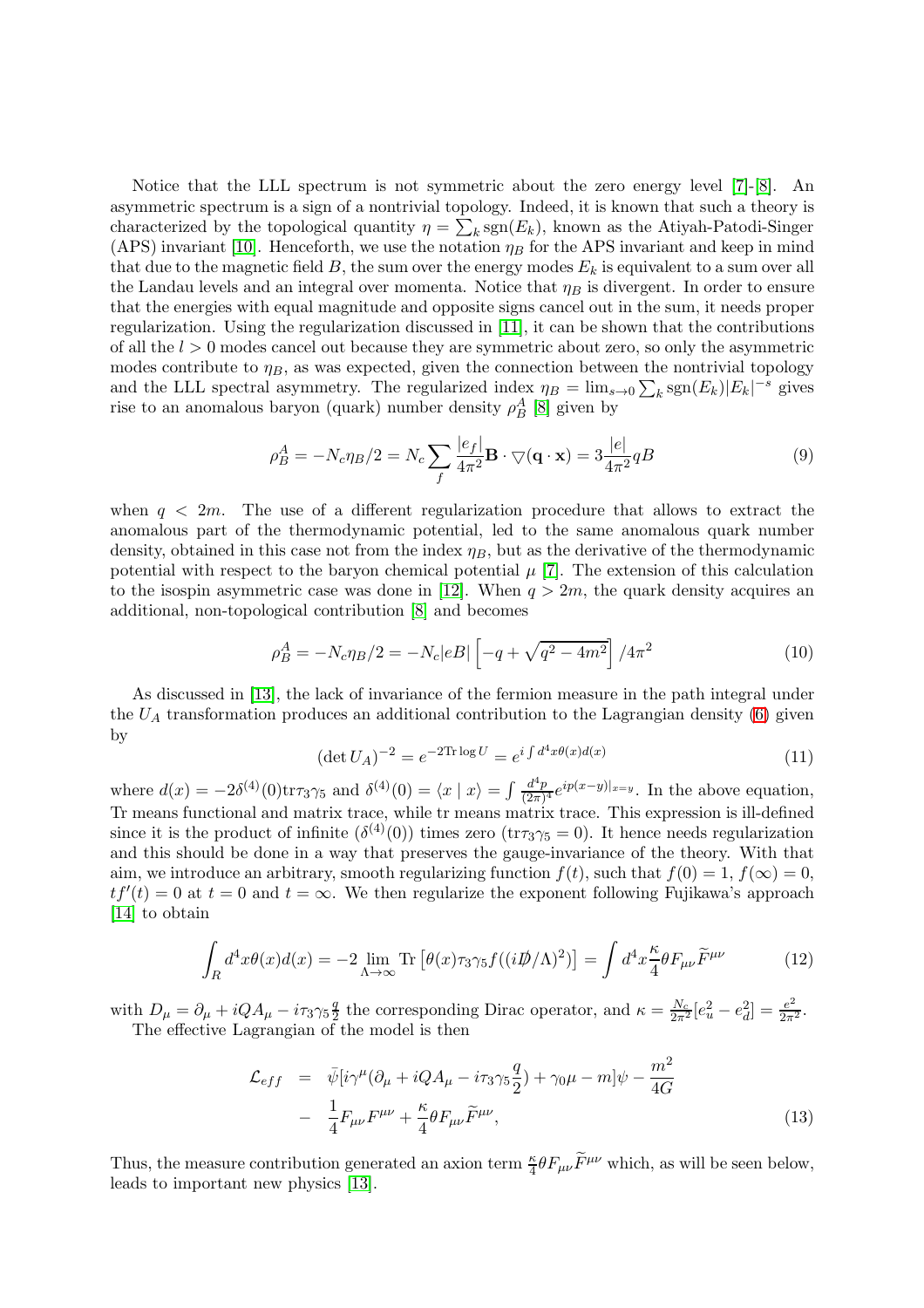# 3. Spectral Asymmetry and Index of the Dirac Operator

The origin of the axion term in [\(13\)](#page-2-0) can be traced back to the spectral asymmetry of the LLL. This can be better understood with the help of the index of the Dirac operator in Euclidean space

$$
index(iD \mathcal{D}_E) = n^+ - n^-, \tag{14}
$$

which is defined as the difference between the number of zero modes of  $i\mathcal{D}_E$  with positive  $n^+$ and negative  $n^-$  chirality. To see the connection, let us consider

<span id="page-3-0"></span>
$$
\int d^4x d(x) = -2 \lim_{\Lambda \to \infty} \text{Tr} \left[ \tau_3 \gamma_5 f((i \not\!\!D_E/\Lambda)^2) \right] = \int d^4x \frac{\kappa}{4} F_{\mu\nu} \widetilde{F}^{\mu\nu} \tag{15}
$$

which can be seen from [\(12\)](#page-2-1) after going to Euclidean space and taking  $\theta(x) = 1$ . To keep the notation simple, we are not attaching an E index to the tensors and integral variables, but they are all in Euclidean.

Since  $\tau_3$  and  $i\mathcal{D}_E$  are diagonal in flavor space, we can do our analysis separately for the u and the d quark and add the two results at the end. In Euclidean space the operator  $i\mathcal{D}_E$  is hermitian, hence its eigenvalues  $\lambda_k$  are real. Consider a set of orthogonal and complete eigenfunctions  $\phi_k$ of  $i\mathcal{D}_E$  with eigenvalues  $\lambda_k$ ,  $i\mathcal{D}_E \phi_k = \lambda_k \phi_k$ . Then, for each  $\phi_k$ , we have  $i\mathcal{D}_E \gamma_5 \phi_k = -\lambda_k \gamma_5 \phi_k$ , so  $\gamma_5 \phi_k$  is also an eigenfunction of  $i\mathcal{D}_E$  but with eigenvalue  $-\lambda_k$ . This implies that for  $\lambda_k \neq 0$ the eigenfunctions  $\phi_k$  and  $\gamma_5 \phi_k$  are orthogonal and with opposite eigenvalues. It also follows that for  $\lambda_k \neq 0$ , we can construct two combinations of  $\phi_k$  and  $\gamma_5 \phi_k$ ,

$$
\phi_{k,\pm} = \frac{1 \pm \gamma_5}{2} \phi_k \tag{16}
$$

that are eigenfunctions of  $\gamma_5$  and of  $(iD\!\!\!\!/_{E})^2$ , but not of  $iD\!\!\!\!/_{E}$ .

We then have that if  $\lambda_k \neq 0$  the functions  $\phi_{k,+}$  satisfy

$$
\gamma_5 \phi_{k,\pm} = \pm \phi_{k,\pm}, \qquad (i \not\!\!D_E)^2 \phi_{k,\pm} = \lambda_k^2 \phi_{k,\pm} \tag{17}
$$

meaning that for  $\lambda_k \neq 0$  the eigenfunctions of  $(iD/E)^2$  come in pairs with equal energy square eigenvalue, but opposite chirality.

On the other hand, for  $\lambda_k = 0$ , both eigenfunctions  $\phi_k$  and  $\gamma_5 \phi_k$  have the same zero eigenvalue under the operator  $i\mathcal{D}_E$ . In the subspace of these zero-mode-eigenfunctions, which we denote by  $\phi^{(0)}_l$  $\eta_l^{(0)}$ ,  $\gamma_5$  can be diagonalized, thus the  $\phi_k^{(0)}$  $\chi_k^{(0)}$  can be separated into  $\phi_k^{(0+)}$  $k^{(0+)}$ , with plus  $\gamma_5$ -eigenvalue (positive chirality), and  $\phi_k^{(0-)}$  $\kappa_k^{(0-)}$ , with minus  $\gamma_5$ -eigenvalue (negative chirality). However, there is no reason to claim that the numbers of eigenfunctions with positive and negative chiralities in the zero-mode-subspace have to be equal. In other words, the eigenfunctions  $\phi_k^{(0\pm)}$  $\kappa^{(0)}$  do not have to come in pairs.

Let us go back now to Eq. [\(15\)](#page-3-0), and consider the contribution coming from the u-quark. Taking the Tr operator in the space of the eigenfunctions  $\phi^{\pm}$  of  $(iD\!\!\!\!/_{E})^{2}$  we find

<span id="page-3-1"></span>
$$
-\frac{1}{2} \int d^4x d^{(u)}(x) = \lim_{\Lambda \to \infty} \text{Tr} \left[ \gamma_5 f((i \not{D}_E / \Lambda)^2) \right]
$$
  
\n
$$
=\lim_{\Lambda \to \infty} \sum_k \langle \phi_k | \gamma_5 f((i \not{D}_E / \Lambda)^2) | \phi_k \rangle = \lim_{\Lambda \to \infty} \sum_k f(\lambda_k^2 / \Lambda^2) \langle \phi_k | \gamma_5 | \phi_k \rangle
$$
  
\n
$$
=\lim_{\Lambda \to \infty} \sum_{l=1}^{n^u+} f(0) \langle \phi_l^{(0+)} | \phi_l^{(0+)} \rangle - \lim_{\Lambda \to \infty} \sum_{l=1}^{n^u+} f(0) \langle \phi_l^{(0-)} | \phi_l^{(0-)} \rangle
$$
  
\n
$$
=\sum_{l=1}^{n^u+} \langle \phi_l^{(0+)} | \phi_l^{(0+)} \rangle - \sum_{l=1}^{n^u+} \langle \phi_l^{(0-)} | \phi_l^{(0-)} \rangle = n^u+ - n^u \tag{18}
$$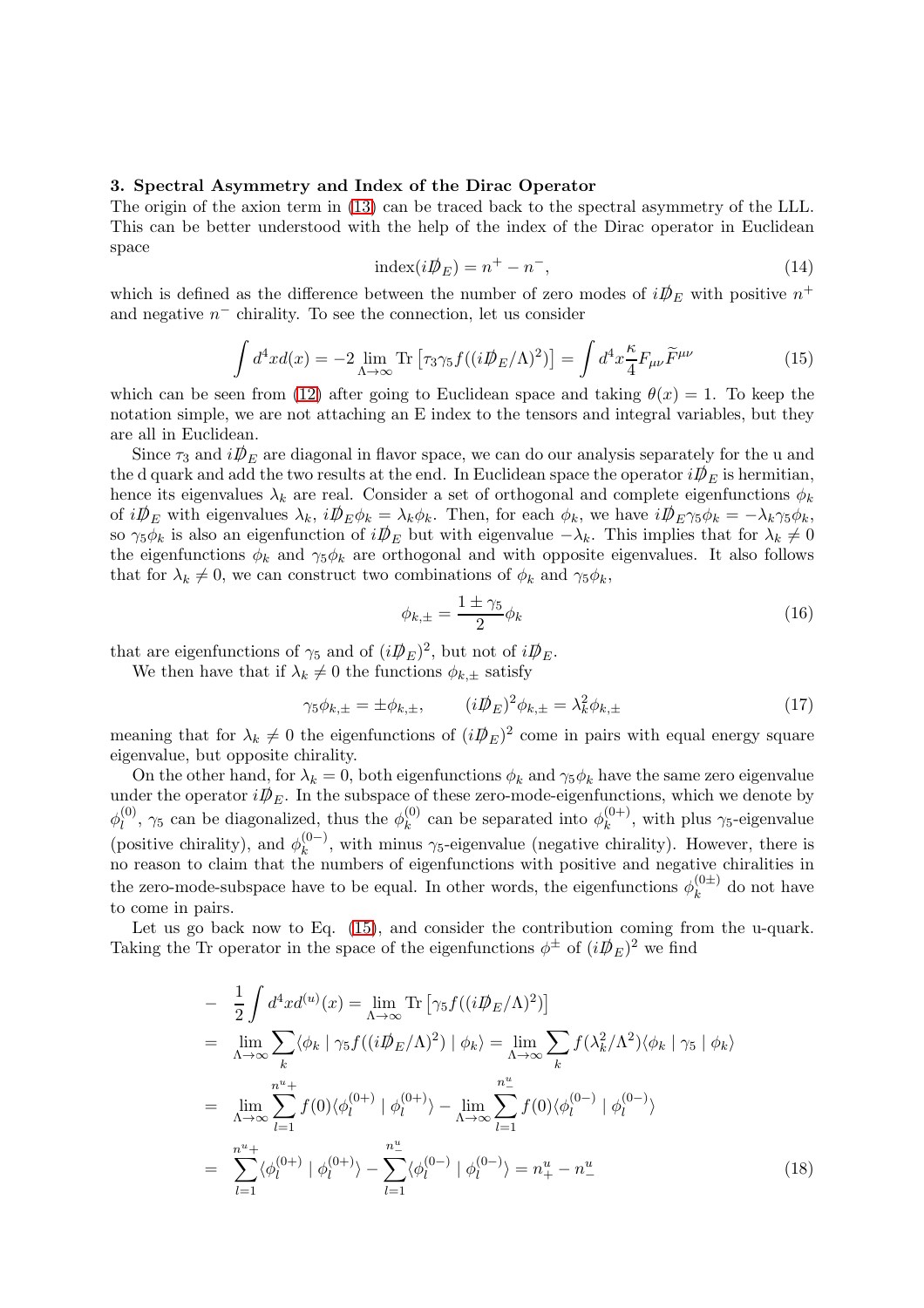where we used that  $f(0) = 1$ . In going from line 2 to 3 in Eq.[\(18\)](#page-3-1), we took into account that the eigenfunctions with nonzero  $\lambda_k$  come in pairs of opposite chirality, so their contributions cancel out in the sum. This means that only the zero-energy modes contribute.

Doing the same calculation for the d quark and combining the two results we obtain

$$
-\frac{1}{2}\int d^4x d(x) = n_+ - n_- = \text{index}(i\rlap{\,/}D_E) = -\int d^4x \frac{\kappa}{8} F_{\mu\nu} \widetilde{F}^{\mu\nu}
$$
(19)

so the integral of  $d(x)$  is proportional to the index of the Dirac operator and we can interpret  $d(x)$  as the index "density." The above relation remains valid also if the first and last terms are written back in Minkowski space.

Now, we can see from the expressions [\(7\)](#page-1-1)-[\(8\)](#page-1-2) in the massless limit case  $\Delta = 0$ , that in the presence of a background magnetic field the higher Landau levels  $(l > 0)$  lead to no zero modes. Moreover, from the two asymmetric modes in the LLL, only one of them can be a zero mode. Therefore, the spectral asymmetry of the LLL gives rise to a nonzero index( $i\mathcal{D}_E$ ). We conclude that the index "density"  $d(x)$  is connected to the spectral asymmetry of the LLL, and so is the axion term in [\(13\)](#page-2-0).

# 4. Axial Electrodynamics in Dense QCD Matter in a Magnetic Field

The electromagnetic effective action, found from the partition function after integrating in the fermion fields and expanding in powers of  $A_{\mu}$ , takes the form

<span id="page-4-0"></span>
$$
\Gamma(A) = -V\Omega + \int d^4x \left[ -\frac{1}{4} F_{\mu\nu} F^{\mu\nu} + \frac{\kappa}{4} \theta F_{\mu\nu} \widetilde{F}^{\mu\nu} \right] - \int d^4x A^{\mu}(x) J_{\mu}(x) + \cdots,
$$
\n(20)

with V the four-volume,  $\Omega = \Omega(\mu, B)$  the thermodynamic potential [\[7\]](#page-6-6), and  $J_{\mu}(x) = (J_0, \mathbf{J})$  the ordinary (nonaxion) electric four-current determined by the sum of the tadpole diagrams of each flavor.

The linear equations of motion derived from [\(20\)](#page-4-0) are

$$
\nabla \cdot \mathbf{E} = J_0 + \frac{e^2}{4\pi^2} qB,\tag{21}
$$

<span id="page-4-1"></span>
$$
\nabla \times \mathbf{B} - \frac{\partial \mathbf{E}}{\partial t} = \mathbf{J} - \frac{e^2}{4\pi^2} \mathbf{q} \times \mathbf{E},\tag{22}
$$

$$
\nabla \cdot \mathbf{B} = 0, \quad \nabla \times \mathbf{E} + \frac{\partial \mathbf{B}}{\partial t} = 0,
$$
\n(23)

These are the equations of axion electrodynamics. In the above equations, the terms  $J_0$  and J represent the ordinary charge and current density contributions obtained from the tadpole diagrams, while  $J_0^{anom} = \frac{e^2}{4\pi^2} qB$  and  $\mathbf{J}^{anom} = -\frac{e^2}{4\pi^2} \mathbf{q} \times \mathbf{E}$  are anomalous charge and current densities generated by the axion term in [\(20\)](#page-4-0). As shown in [\[13\]](#page-6-12), the tadpoles contributions do not cancel the anomalous ones.

As already discussed, the origin of the axion term in the effective action and thus the anomalous terms in Eqs. [\(21-22\)](#page-4-1), can be traced back to the asymmetry of the LLL. This relation can also be seen from the connection between the anomalous electric charge and the anomalous quark number density associated with the Atiyah-Patodi-Singer index. Notice that the same expression for the anomalous electric charge density is found if one takes the anomalous quark number density of flavor f,  $\rho_{Bf}^A = N_c \frac{|e_f|}{4\pi^2} qB$ , multiplies it by the flavor's electric charge  $e_f$ , and sums in flavor. We highlight that the anomalous current is a dissipationless Hall current, perpendicular to both, the magnetic and the electric field. This could have important consequences for the transport properties of the system. Notice that no CME current is generated here because the axion field  $\theta$  is time-independent.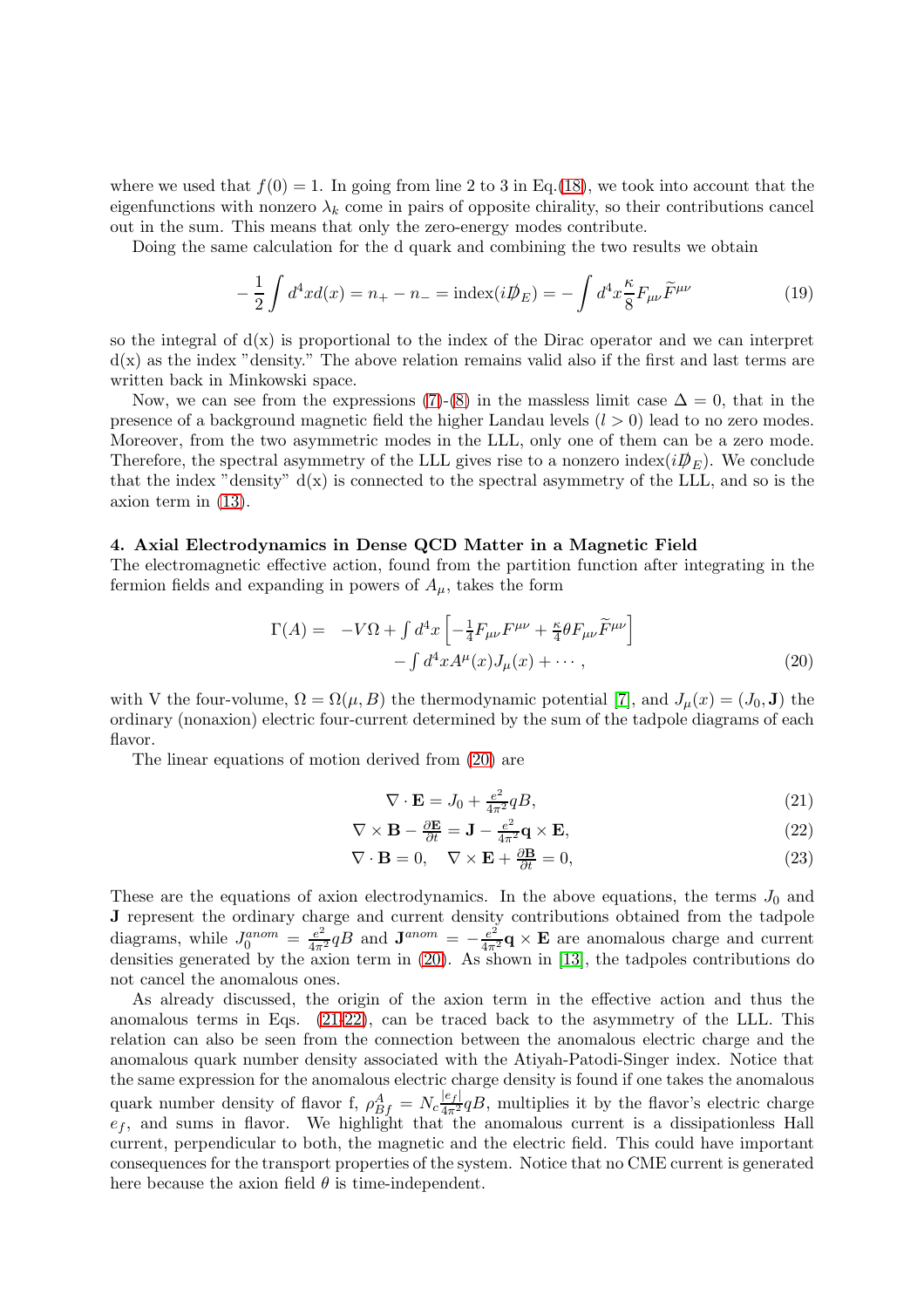# 5. Anomalous transport

The magnetic DCDW phase exhibits quite interesting properties. The most important is the existence of the dissipationless anomalous Hall current,  ${\bf J}^{anom} = -\frac{e^2}{4\pi^2} {\bf q} \times {\bf E}$ . Since it is perpendicular to  $E$  and to the condensate modulation q, which in turn is parallel to  $B$ , the Hall current is produced as long as **E** and **B** are not parallel.

These results can be relevant for neutron stars. Consider a neutron star with a core of DCDW matter threaded by a poloidal magnetic field. Any electric field present in the core, whether due to the anomalous electric charge or not, and as long as it is not parallel to the magnetic field, will lead to dissipationless Hall currents in the plane perpendicular to the magnetic field. Could these currents serve to resolve the issue of the stability [\[16\]](#page-6-14) of the magnetic field strength in magnetars? How will the electric transport be affected by the anomalous Hall conductance? These and other questions highlight the importance to explore which observable signatures could be identified and then used as telltales of the presence of the DCDW phase in the core. Notice that the condition of electrical neutrality does not need to be satisfied locally for compact hybrid stars [\[17\]](#page-6-15), which could have a core in the magnetic DCDW phase with an anomalous charge contribution and Hall currents circulating inside and at the surface.

The anomalous Hall current could be also produced in future HIC like those planned at the Nuclotron-based Ion Collider Facility (NICA) at Dubna, Russia [\[18\]](#page-6-16) and at the Facility for Antiproton and Ion Research (FAIR) at Darmstadt, Germany [\[19\]](#page-6-17), which will explore the high density, cold region of the QCD phase map, and where event-by-event off-central collisions will likely generate perpendicular electric and magnetic fields [\[20\]](#page-6-18). It will be interesting to carry out a detailed quantitative analysis of how these currents could lead to observable signatures, even after taking into account that there the QGP distributes itself more as an ellipsoid than as an sphere about the center of the collision. The Hall currents will tend to deviate the quarks from the natural outward direction from the collision center and one would expect a different geometry of the particle flow in the DCDW phase compared to other dense phases that have no anomalous electric current. The realization of the DCDW phase in the QGP of future HIC experiments is likely viable because the inhomogeneity of the phase is characterized by a length  $\Delta x = \hbar/q \sim 0.6$ fm for  $q \sim \mu = 300$  MeV [\[7\]](#page-6-6), much smaller than the characteristic scale  $L \sim 10 fm$  of the QGP at RHIC, NICA, and FAIR, while the time scale for this phase will be the same as for the QGP.

Other interesting effects might emerge by considering the fluctuations  $\delta\theta$  of the axion field. If one goes beyond the mean-field approximation, there will be mass and kinetic terms of the axion field fluctuation. Besides, due to the background magnetic field, the axion fluctuation couples linearly to the electric field via the term  $\kappa \delta \theta \mathbf{E} \cdot \mathbf{B}$ , so the field equations of the axion fluctuation and the electromagnetic field will be mixed, giving rise to a quasiparticle mode known as the axion polariton mode [\[21\]](#page-6-19). The axion polariton mode is gapped with a gap proportional to the background magnetic field. This implies that electromagnetic waves of certain frequencies will be attenuated by the DCDW matter, since in the DCDW medium they propagate as polaritons. The axion polariton could help to probe the possible realization of the magnetic DCDW in future HIC experiments at high baryon densities, due to its effect in the attenuation of certain light frequencies.

## 6. Conclusions

Cold and dense QCD in the magnetic DCDW phase exhibits a richness of macroscopically observable quantum topological effects that can be relevant for the HIC physics and neutron stars. It is rather fortunate that we will not have to wait too long to test the realization of these topological phases in the experiment. Future HIC experiments will certainly generate strong magnetic and electric fields in their off-central collisions and will open a much more sensitive window to look into a very challenging region of QCD. For example, the Compressed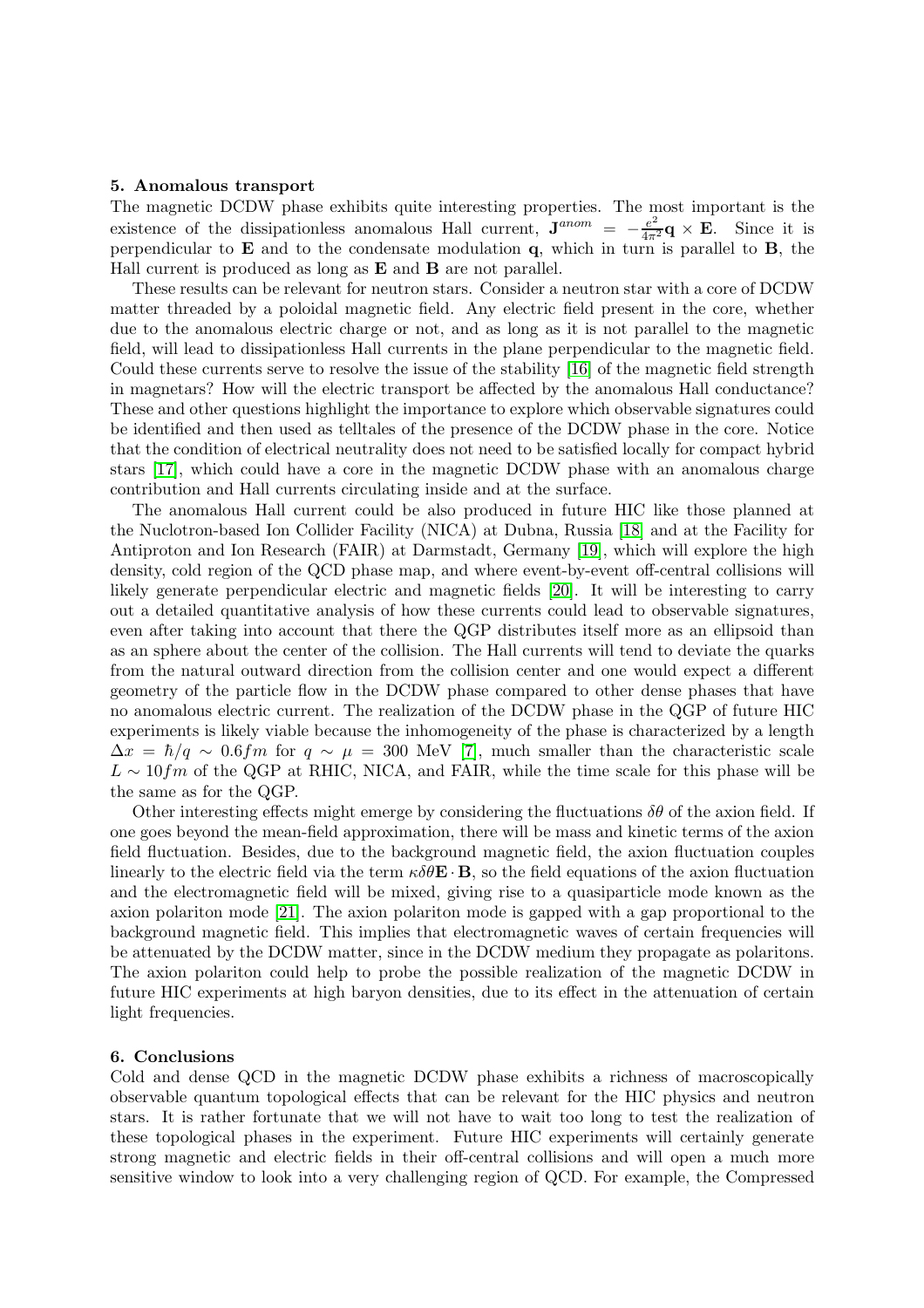Baryonic Matter (CBM) at FAIR [\[19\]](#page-6-17) have been designed to run at unprecedented interaction rates to provide high-precision measures of observables in the high baryon density region. That is why it is so timing and relevant to carry out detailed theoretical investigations of all potential observables of the magnetic DCDW phase.

We hope that the findings presented here will serve to stimulate quantitative studies to identify signatures of the anomalous effects that will allow to probe the realization of this dense QCD phase both in neutron stars and in HIC experiments.

# 7. Acknowledgment

The results presented in this paper were based on work done in collaboration with Efrain J Ferrer.

### <span id="page-6-0"></span>8. References

- <span id="page-6-1"></span>[1] Overhauser A W 1978 Adv. Phys. 27 343.
- [2] Deryagin D V, Grigoriev D Y , and Rubakov V A 1992 Int. J. Mod. Phys. A 7 659; Shuster E and Son D T 2000 Nucl. Phys. B 573 434; Park B-Y et. al 2000 Phys. Rev. D 62 034015; Rapp R, Shuryak E, and Zahed I 2001 Phys. Rev. D 63 034008.
- <span id="page-6-3"></span><span id="page-6-2"></span>[3] McLerran L and Pisarski R D 2007 textitNucl. Phys A 796 83.
- [4] Kojo T, Hidaka T Y, McLerran L and Pisarski R D 2010 Nucl. Phys. A 843 37; Kojo T, et al. 2012 Nucl.Phys. A 875 94; Kojo T, Pisarski R D and Tsvelik A M 2010 Phys. Rev. D 82 074015; Kojo T 2012 Nucl. Phys A 877 70.
- <span id="page-6-5"></span><span id="page-6-4"></span>[5] Ferrer E J, de la Incera V and Sanchez A 2012 Acta Phys. Polon. Supp. 5 679.
- <span id="page-6-6"></span>[6] Buballa M and Carignano S 2015 Prog. Part. Nucl. Phys. 81 39.
- <span id="page-6-7"></span>[7] Frolov I E Zhukovsky V Ch and Klimenko K G 2010 Phys. Rev. D 82 076002.
- <span id="page-6-8"></span>[8] Tatsumi T, Nishiyama K, and Karasawa S 2015 Phys. Lett. B 743 66.
- <span id="page-6-9"></span>[9] Nakano E and Tatsumi T 2005 Phys. Rev. D 71 114006.
- <span id="page-6-10"></span>[10] Atiyah M, Patodi V and Singer I 1975 *Proc. Cambridge Phils. Soc.* **77** 42; 1975 **78** 405; 1976 **79** 71.
- <span id="page-6-11"></span>[11] A.J. Niemi and G. W Semenoff 1986 Phys. Reports 135 99.
- <span id="page-6-12"></span>[12] Carignano S, Ferrer E J, de la Incera V and Paulucci L 2015 Phys. Rev. D 92 105018.
- <span id="page-6-13"></span>[13] Ferrer EJ, de la Incera V 2017 Phys. Lett. B 769 208; arXiv: 1512.03972.
- [14] Fujikawa K 1980 Phys. Rev. D 21 2848.
- <span id="page-6-14"></span>[15] A. Bermudez, L. Mazza, M. Rizzi, N. Goldman, M. Lewenstein, and M. A. Martin-Delgado 2010 Phys. Rev. Lett. **105** 190404.
- <span id="page-6-15"></span>[16] Harding A K and Lai D 2006 Rept. Prog. Phys. **69** 2631; Spruit H C 2008 AIP Conf. Proc. 983 391.
- [17] N. K. Glendenning, Compact Stars, Nuclear Physics, Particle Physics, and General Relativity, Springer-Verlag, NY 2000.
- <span id="page-6-16"></span>[18] Deng W-T and Huang X-G 2012 Phys. Rev. C 85 044907; Toneev V, Rogachevsky O, and Voronyuk V 2016 Eur. Phys. J. A 52 264.
- <span id="page-6-18"></span><span id="page-6-17"></span>[19] T. Ablyazimov et. al. [arXiv:1607.01487.](http://arxiv.org/abs/1607.01487)
- <span id="page-6-19"></span>[20] E. J. Ferrer and V. de la Incera 2016 Eur. Phys. J. A 52 266.
- [21] R. Li, J. Wang, X-L Qi, and S-C Zhang 2010 Nature Phys. 6 284.